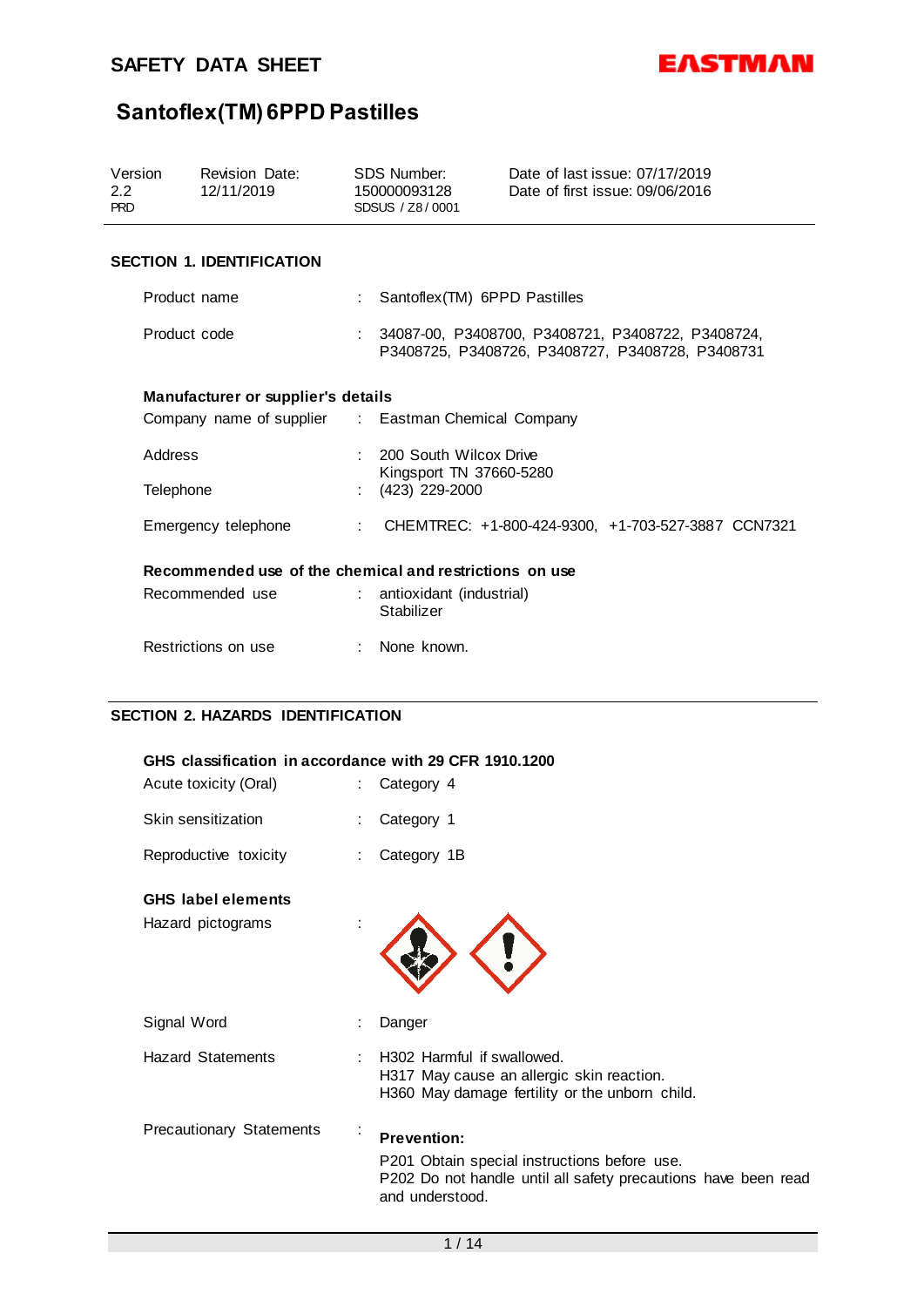

| Version<br>$2.2^{\circ}$<br><b>PRD</b> | <b>Revision Date:</b><br>12/11/2019 | SDS Number:<br>150000093128<br>SDSUS / Z8/0001 | Date of last issue: 07/17/2019<br>Date of first issue: 09/06/2016                                                                                                                                                                                                                                                                                  |
|----------------------------------------|-------------------------------------|------------------------------------------------|----------------------------------------------------------------------------------------------------------------------------------------------------------------------------------------------------------------------------------------------------------------------------------------------------------------------------------------------------|
|                                        |                                     | the workplace.<br>face protection.             | P261 Avoid breathing dust/fume/gas/mist/vapors/spray.<br>P264 Wash skin thoroughly after handling.<br>P270 Do not eat, drink or smoke when using this product.<br>P272 Contaminated work clothing should not be allowed out of<br>P280 Wear protective gloves/ protective clothing/ eye protection/                                                |
|                                        |                                     | Response:<br>attention.<br>attention.          | P301 + P312 + P330 IF SWALLOWED: Call a POISON<br>CENTER/doctor if you feel unwell. Rinse mouth.<br>P302 + P352 IF ON SKIN: Wash with plenty of soap and water.<br>P308 + P313 IF exposed or concerned: Get medical advice/<br>P333 + P313 If skin irritation or rash occurs: Get medical advice/<br>P363 Wash contaminated clothing before reuse. |
|                                        |                                     | Storage:<br>P405 Store locked up.              |                                                                                                                                                                                                                                                                                                                                                    |
|                                        |                                     | Disposal:<br>posal plant.                      | P501 Dispose of contents/ container to an approved waste dis-                                                                                                                                                                                                                                                                                      |
| Nono known                             | <b>Other hazards</b>                |                                                |                                                                                                                                                                                                                                                                                                                                                    |

None known.

### **SECTION 3. COMPOSITION/INFORMATION ON INGREDIENTS**

| Substance / Mixture | Substance                                            |
|---------------------|------------------------------------------------------|
| Substance name      | : N-(1,3-Dimethylbutyl)-N'-phenyl-p-phenylenediamine |
| CAS-No.             | $.793-24-8$                                          |

### **Components**

| Chemical name                    | CAS-No.  | Concentration (% w/w) |
|----------------------------------|----------|-----------------------|
| N-1,3-Dimethylbutyl-N'-phenyl-p- | 793-24-8 | $98.5 - 100$          |
| <b>Iphenylenediamine</b>         |          |                       |

### **SECTION 4. FIRST AID MEASURES**

| If inhaled              | Remove person to fresh air and keep comfortable for<br>breathing.<br>If breathing is difficult, give oxygen.<br>Consult a physician if necessary.                                                                          |
|-------------------------|----------------------------------------------------------------------------------------------------------------------------------------------------------------------------------------------------------------------------|
| In case of skin contact | : Wash off immediately with soap and plenty of water while<br>removing all contaminated clothes and shoes.<br>If skin irritation or rash occurs: Get medical advice/attention.<br>Wash contaminated clothing before reuse. |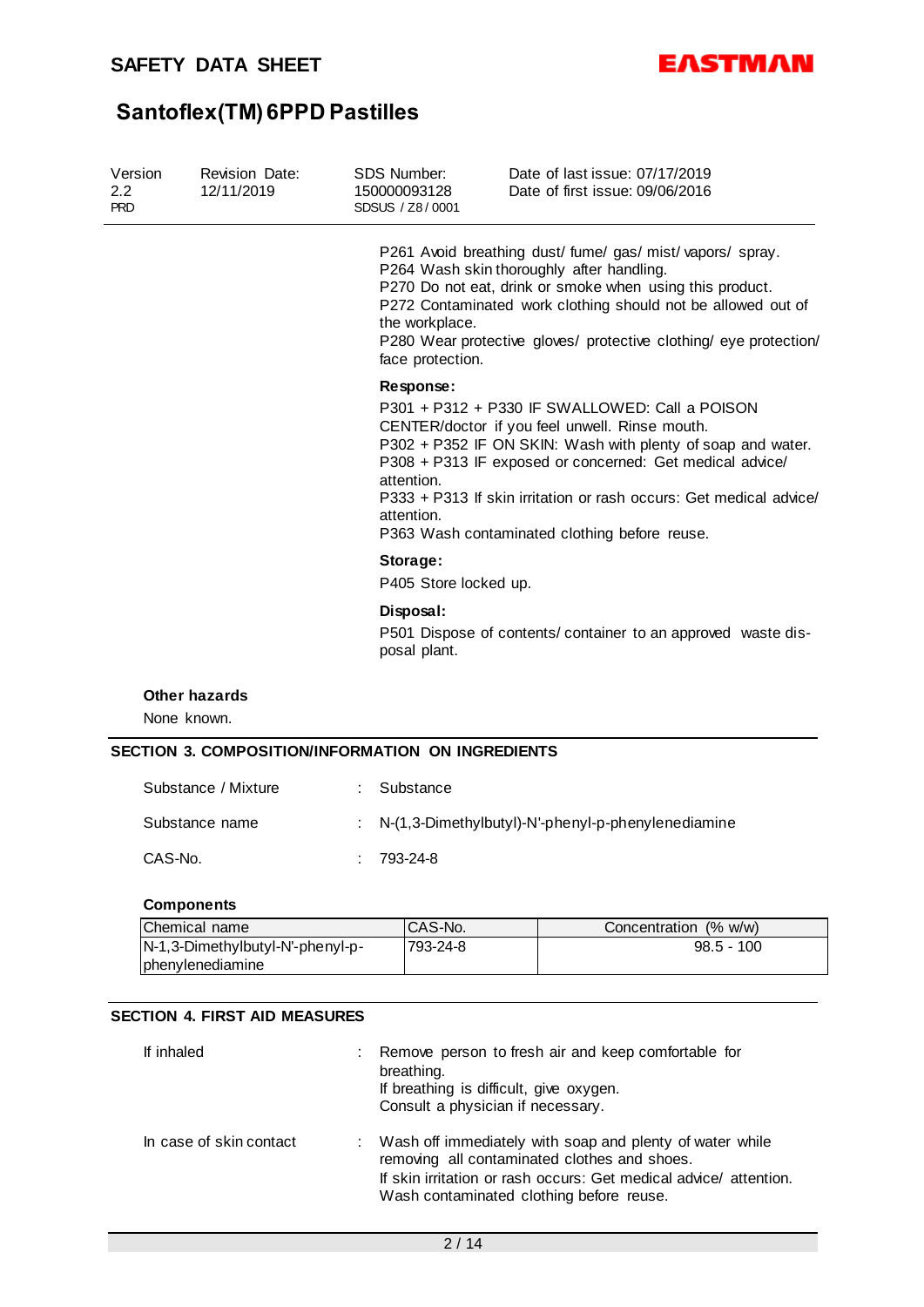

| Version<br>2.2<br><b>PRD</b> |              | Revision Date:<br>12/11/2019                           | SDS Number:<br>150000093128<br>SDSUS / Z8/0001                  | Date of last issue: 07/17/2019<br>Date of first issue: 09/06/2016                                                                                                |
|------------------------------|--------------|--------------------------------------------------------|-----------------------------------------------------------------|------------------------------------------------------------------------------------------------------------------------------------------------------------------|
|                              |              | In case of eye contact                                 | for at least 15 minutes.                                        | : In case of contact, immediately flush eyes with plenty of water<br>Get medical attention if symptoms occur.                                                    |
|                              | If swallowed |                                                        | $\therefore$ Rinse mouth.<br>personnel.                         | Get medical attention if symptoms occur.<br>Do not induce vomiting unless directed to do so by medical<br>Never give anything by mouth to an unconscious person. |
|                              | delayed      | Most important symptoms<br>and effects, both acute and | : Harmful if swallowed.<br>May cause an allergic skin reaction. | May damage fertility or the unborn child.                                                                                                                        |
|                              |              | Notes to physician                                     | Treat symptomatically.                                          |                                                                                                                                                                  |

### **SECTION 5. FIRE-FIGHTING MEASURES**

| Suitable extinguishing media : Water spray          | Foam<br>Dry powder<br>Carbon dioxide (CO2)                                                                           |
|-----------------------------------------------------|----------------------------------------------------------------------------------------------------------------------|
| Unsuitable extinguishing<br>media                   | Do not use a solid water stream as it may scatter and spread<br>fire.                                                |
| Specific hazards during fire<br>fighting            | : Do not allow run-off from fire fighting to enter drains or water<br>courses.                                       |
| Hazardous combustion prod- : Carbon oxides<br>ucts  | Nitrogen oxides (NOx)                                                                                                |
| Further information                                 | : In case of fire and/or explosion do not breathe fumes.                                                             |
| Special protective equipment :<br>for fire-fighters | Wear an approved positive pressure self-contained breathing<br>apparatus in addition to standard fire fighting gear. |

### **SECTION 6. ACCIDENTAL RELEASE MEASURES**

| Personal precautions, protec-:<br>tive equipment and emer-<br>gency procedures | Wear appropriate personal protective equipment.<br>Avoid prolonged or repeated contact with skin.<br>Avoid breathing dust/ fume/ gas/ mist/ vapors/ spray.<br>Ensure adequate ventilation.<br>Material can create slippery conditions.<br>Local authorities should be advised if significant spillages<br>cannot be contained. |
|--------------------------------------------------------------------------------|--------------------------------------------------------------------------------------------------------------------------------------------------------------------------------------------------------------------------------------------------------------------------------------------------------------------------------|
| Environmental precautions                                                      | : Prevent further leakage or spillage if safe to do so.<br>Avoid release to the environment.<br>Collect spillage.                                                                                                                                                                                                              |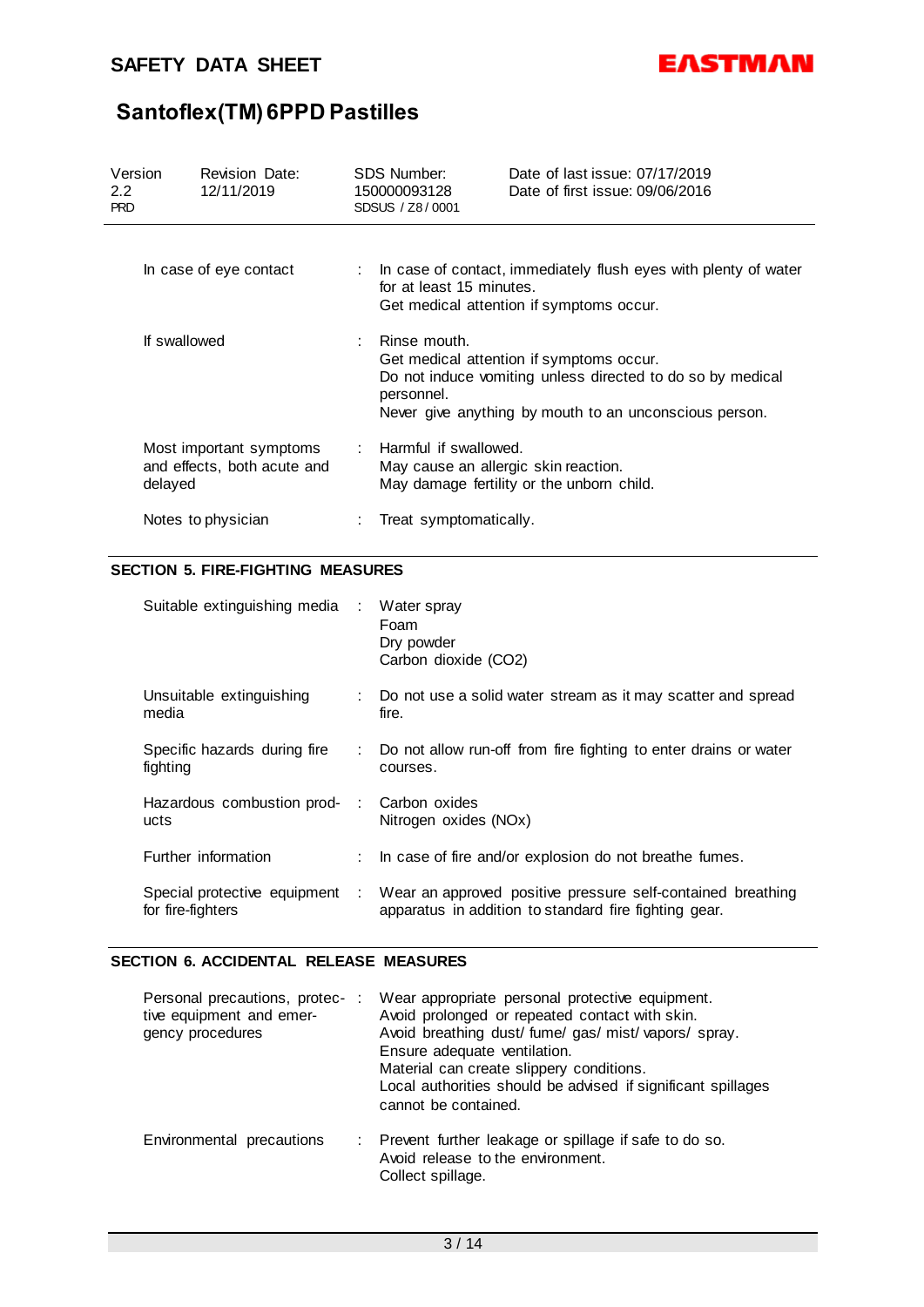### **SAFETY DATA SHEET**



# **Santoflex(TM) 6PPD Pastilles**

| Version<br>$2.2^{\circ}$<br><b>PRD</b> |                         | Revision Date:<br>12/11/2019                             | SDS Number:<br>150000093128<br>SDSUS / Z8/0001                                                        | Date of last issue: 07/17/2019<br>Date of first issue: 09/06/2016                                                                                                                                                                                                                                                                                      |
|----------------------------------------|-------------------------|----------------------------------------------------------|-------------------------------------------------------------------------------------------------------|--------------------------------------------------------------------------------------------------------------------------------------------------------------------------------------------------------------------------------------------------------------------------------------------------------------------------------------------------------|
|                                        |                         | Methods and materials for<br>containment and cleaning up |                                                                                                       | Sweep up and shovel into suitable containers for disposal.                                                                                                                                                                                                                                                                                             |
|                                        |                         | <b>SECTION 7. HANDLING AND STORAGE</b>                   |                                                                                                       |                                                                                                                                                                                                                                                                                                                                                        |
|                                        | Advice on safe handling |                                                          | exhaust ventilation at machinery.<br>or maintenance.<br>Wash thoroughly after handling.<br>workplace. | Wear appropriate personal protective equipment.<br>Avoid breathing dust/fume/gas/mist/vapors/spray.<br>Handle product only in closed system or provide appropriate<br>Drain or remove substance from equipment prior to break-in<br>Do not eat, drink or smoke when using this product.<br>Contaminated work clothing should not be allowed out of the |
|                                        |                         | Conditions for safe storage                              | ventilated place.                                                                                     | Keep containers tightly closed in a dry, cool and well-                                                                                                                                                                                                                                                                                                |

### **SECTION 8. EXPOSURE CONTROLS/PERSONAL PROTECTION**

### **Ingredients with workplace control parameters**

Contains no substances with occupational exposure limit values.

| <b>Engineering measures</b> | : Good general ventilation (typically 10 air changes per hour)<br>should be used. Ventilation rates should be matched to<br>conditions. If applicable, use process enclosures, local<br>exhaust ventilation, or other engineering controls to maintain<br>airborne levels below recommended exposure limits. If<br>exposure limits have not been established, maintain airborne<br>levels to an acceptable level. |
|-----------------------------|-------------------------------------------------------------------------------------------------------------------------------------------------------------------------------------------------------------------------------------------------------------------------------------------------------------------------------------------------------------------------------------------------------------------|
|-----------------------------|-------------------------------------------------------------------------------------------------------------------------------------------------------------------------------------------------------------------------------------------------------------------------------------------------------------------------------------------------------------------------------------------------------------------|

### **Personal protective equipment**

| Respiratory protection | : Use a properly fitted, particulate filter respirator complying<br>with an approved standard if a risk assessment indicates this<br>is necessary.<br>Respirator selection, use, and maintenance must be in<br>accordance with regulatory requirements, if applicable.<br>If engineering controls do not maintain airborne<br>concentrations below recommended exposure limits (where<br>applicable) or to an acceptable level (in countries where<br>exposure limits have not been established), an approved<br>respirator must be worn. |
|------------------------|-------------------------------------------------------------------------------------------------------------------------------------------------------------------------------------------------------------------------------------------------------------------------------------------------------------------------------------------------------------------------------------------------------------------------------------------------------------------------------------------------------------------------------------------|
| Hand protection        |                                                                                                                                                                                                                                                                                                                                                                                                                                                                                                                                           |
| <b>Remarks</b>         | For prolonged or repeated contact use protective gloves.<br>After contamination with product change the gloves<br>immediately and dispose of them according to relevant<br>national and local regulations.                                                                                                                                                                                                                                                                                                                                |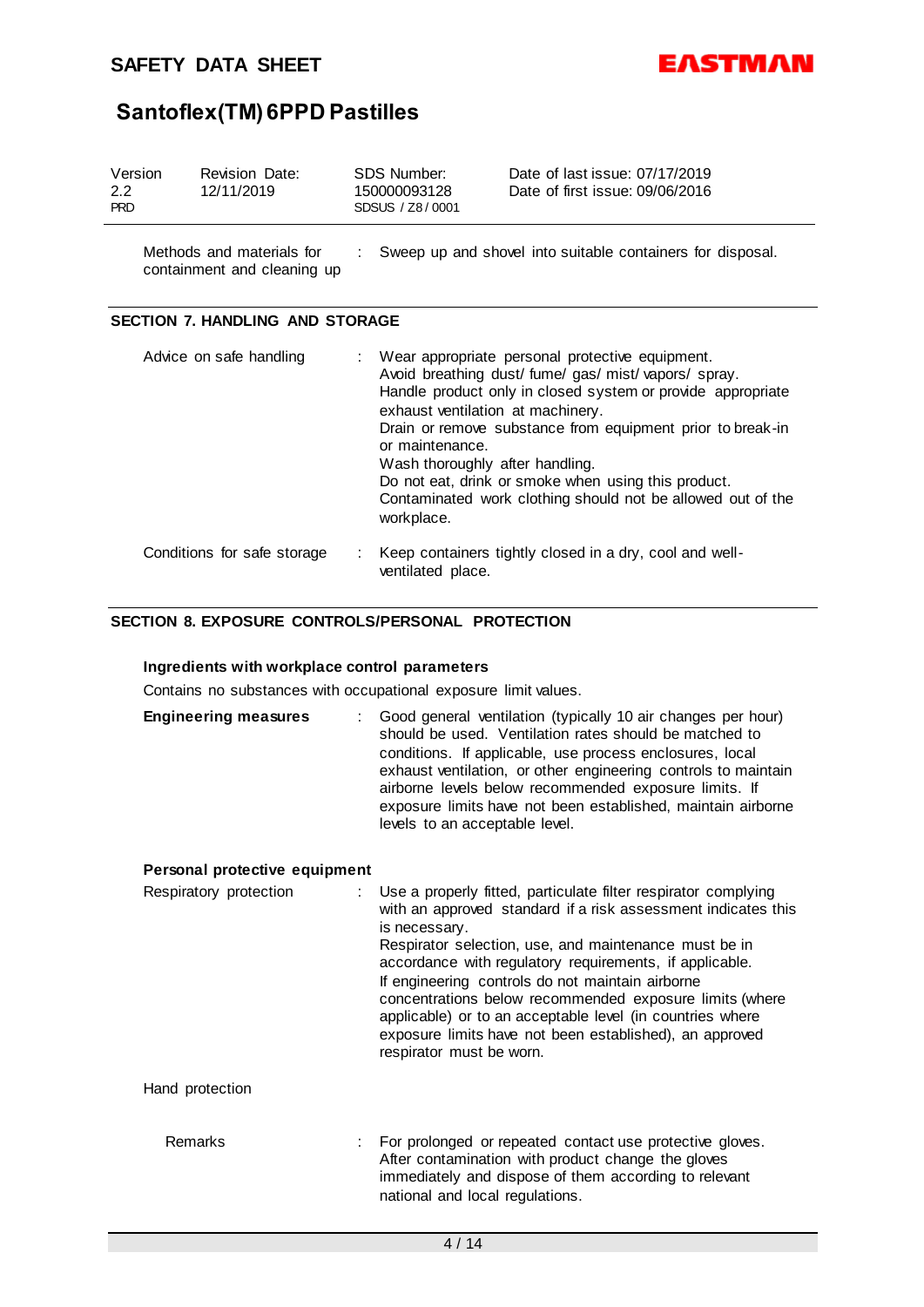

| Version<br>2.2<br><b>PRD</b> | <b>Revision Date:</b><br>12/11/2019 |    | SDS Number:<br>150000093128<br>SDSUS / Z8/0001                                                                                                                                                                                                               | Date of last issue: 07/17/2019<br>Date of first issue: 09/06/2016                                                                                                                                                                              |  |
|------------------------------|-------------------------------------|----|--------------------------------------------------------------------------------------------------------------------------------------------------------------------------------------------------------------------------------------------------------------|------------------------------------------------------------------------------------------------------------------------------------------------------------------------------------------------------------------------------------------------|--|
|                              | Eye protection                      |    |                                                                                                                                                                                                                                                              | Safety eyewear complying with an approved standard should<br>be used when a risk assessment indicates this is necessary<br>to avoid exposure to liquid splashes, mists, gases or dusts.<br>Wear safety glasses with side shields (or goggles). |  |
| Skin and body protection     |                                     | ÷. | Personal protective equipment for the body should be<br>selected based on the task being performed and the risks<br>involved and should be approved by a specialist before<br>handling this product.<br>Remove and wash contaminated clothing before re-use. |                                                                                                                                                                                                                                                |  |
|                              | Protective measures                 |    | located close to the working place.                                                                                                                                                                                                                          | : Ensure that eye flushing systems and safety showers are                                                                                                                                                                                      |  |

### **SECTION 9. PHYSICAL AND CHEMICAL PROPERTIES**

| Appearance                                                           |    | <b>Pastilles</b>                                                      |
|----------------------------------------------------------------------|----|-----------------------------------------------------------------------|
| Color                                                                | ÷. | purple, brown                                                         |
| Odor                                                                 | ÷. | aromatic                                                              |
| <b>Odor Threshold</b>                                                |    | not determined                                                        |
| pH                                                                   |    | not determined                                                        |
| Melting point/range                                                  | t. | 120 °F / 49 °C<br>$(1,013$ hPa)                                       |
| Boiling point/boiling range                                          | t. | 325 - 329 °F / 163 - 165 °C<br>(1.33 hPa)                             |
| Flash point                                                          |    | 396 °F / 202 °C<br>$(1,013$ hPa)<br>Method: Pensky-Martens closed cup |
| Evaporation rate                                                     |    | not determined                                                        |
| Flammability (solid, gas)                                            |    | : Not classified as hazardous.                                        |
| Upper explosion limit / Upper : not determined<br>flammability limit |    |                                                                       |
| Lower explosion limit / Lower : 125 mg/m3<br>flammability limit      |    |                                                                       |
| Vapor pressure                                                       | ÷  | 0.0000066 hPa (77 °F / 25 °C)                                         |
| Relative vapor density                                               |    | not determined                                                        |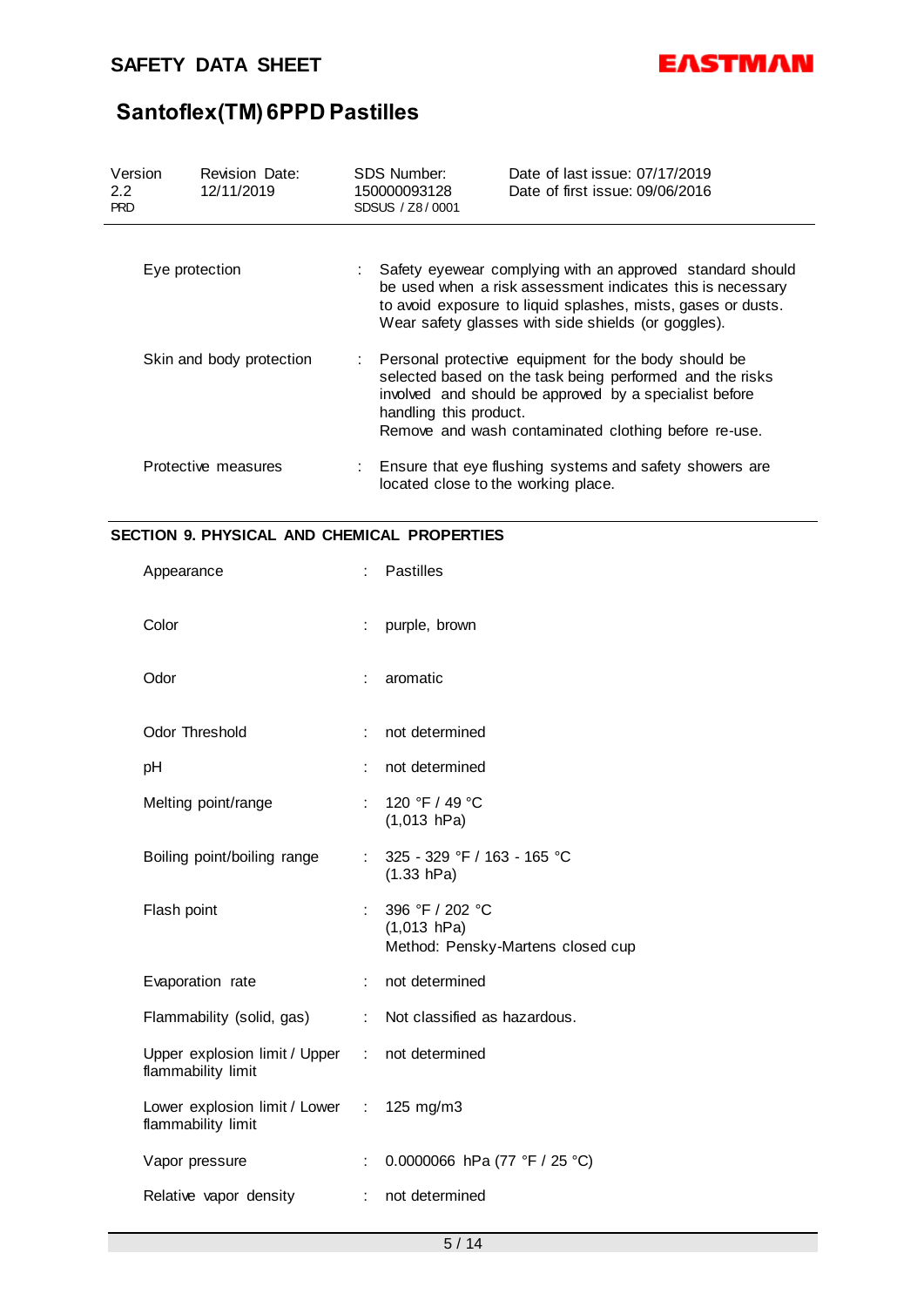### **SAFETY DATA SHEET**



# **Santoflex(TM) 6PPD Pastilles**

| Version<br>2.2<br><b>PRD</b> |                 | <b>Revision Date:</b><br>12/11/2019 |                               | <b>SDS Number:</b><br>150000093128<br>SDSUS / Z8/0001        | Date of last issue: 07/17/2019<br>Date of first issue: 09/06/2016 |
|------------------------------|-----------------|-------------------------------------|-------------------------------|--------------------------------------------------------------|-------------------------------------------------------------------|
|                              |                 |                                     |                               |                                                              |                                                                   |
|                              |                 | Relative density                    | ÷                             | 0.995 (122 °F / 50 °C)                                       |                                                                   |
|                              | Density         |                                     |                               | 995 kg/m3 (122 °F / 50 °C)                                   |                                                                   |
|                              | Solubility(ies) | Water solubility                    | ÷.                            | 0.001 g/l $(122 °F / 50 °C)$                                 |                                                                   |
|                              |                 | Solubility in other solvents        | ÷                             | soluble<br>Solvent: Hydrocarbons                             |                                                                   |
|                              | octanol/water   | Partition coefficient: n-           |                               | log Pow: 4.68 (68 °F / 20 °C)                                |                                                                   |
|                              |                 | Autoignition temperature            |                               | : $1022 °F / 550 °C$<br>Method: VDI 2263 Blatt 1 2.6<br>Dust |                                                                   |
|                              |                 | Decomposition temperature           | $\mathcal{I}^{\mathcal{I}}$ . | $>$ 392 °F / 200 °C                                          |                                                                   |
|                              | Viscosity       | Viscosity, kinematic                | ÷                             | not determined                                               |                                                                   |
|                              |                 | Explosive properties                |                               | Not classified                                               |                                                                   |
|                              |                 | Oxidizing properties                |                               | Not classified                                               |                                                                   |
|                              |                 | Molecular weight                    |                               | 268.44 g/mol                                                 |                                                                   |

### **SECTION 10. STABILITY AND REACTIVITY**

| Reactivity                                            | : None reasonably foreseeable.                              |
|-------------------------------------------------------|-------------------------------------------------------------|
| Chemical stability                                    | Stable under normal conditions.                             |
| Possibility of hazardous reac- : None known.<br>tions |                                                             |
| Conditions to avoid                                   | $:$ Heating in air.                                         |
| Incompatible materials                                | : Strong oxidizing agents                                   |
| Hazardous decomposition<br>products                   | : Emits acrid smoke and fumes when heated to decomposition. |

### **SECTION 11. TOXICOLOGICAL INFORMATION**

### **Acute toxicity**

Harmful if swallowed.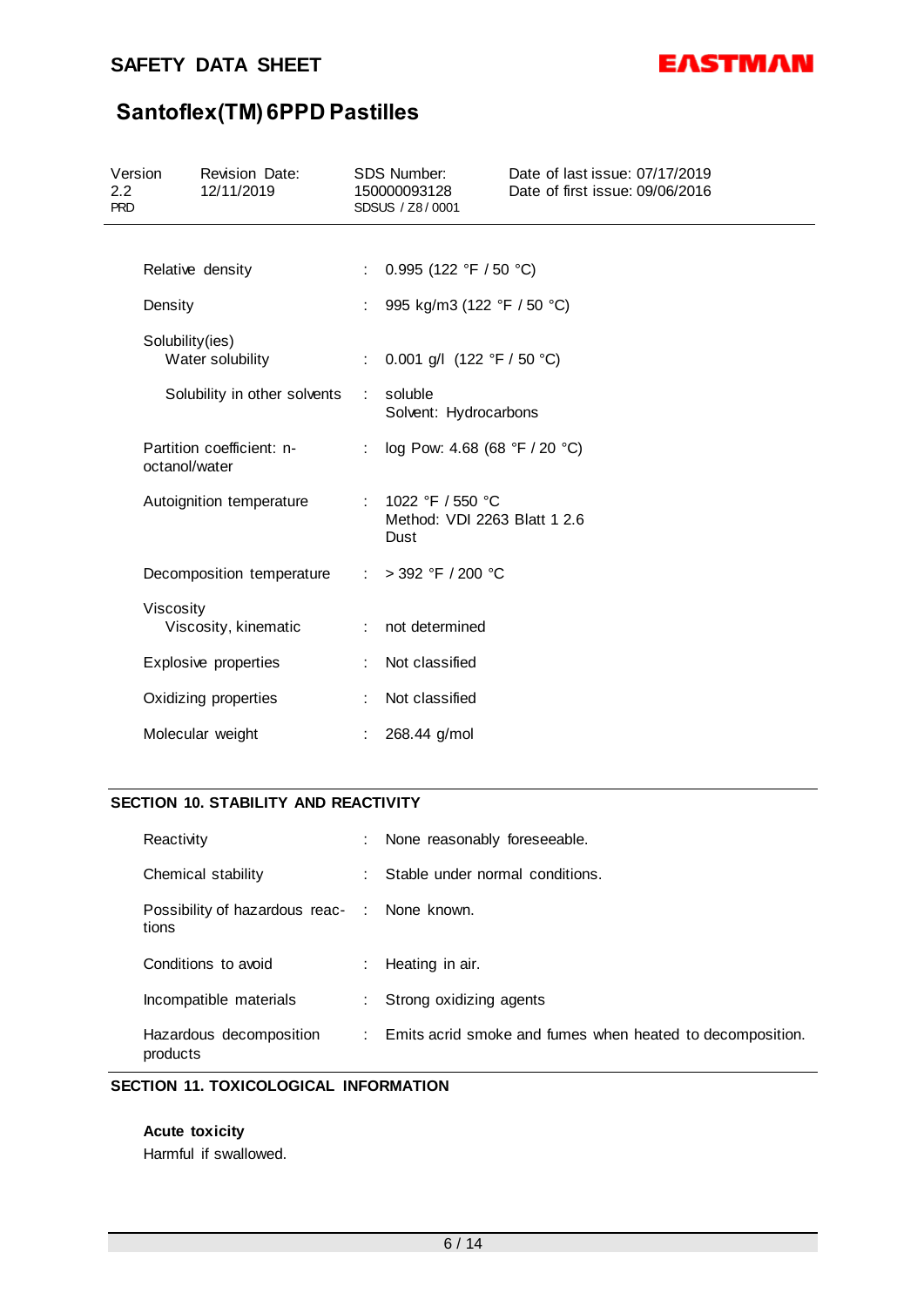

| Version<br>2.2<br><b>PRD</b> | Revision Date:<br>12/11/2019 | SDS Number:<br>150000093128<br>SDSUS / Z8/0001 | Date of last issue: 07/17/2019<br>Date of first issue: 09/06/2016 |  |
|------------------------------|------------------------------|------------------------------------------------|-------------------------------------------------------------------|--|
|------------------------------|------------------------------|------------------------------------------------|-------------------------------------------------------------------|--|

### **Components:**

### **N-1,3-Dimethylbutyl-N'-phenyl-p-phenylenediamine:**

| Acute oral toxicity | LD50 Oral (Rat): 893 mg/kg |
|---------------------|----------------------------|
|---------------------|----------------------------|

Acute dermal toxicity : LD50 Dermal (Rabbit): > 7,940 mg/kg

### **Skin corrosion/irritation**

Not classified based on available information.

### **Components:**

### **N-1,3-Dimethylbutyl-N'-phenyl-p-phenylenediamine:**

| <b>Species</b> | : Rabbit             |
|----------------|----------------------|
| Exposure time  | : 72 h               |
| Result         | : No skin irritation |

### **Serious eye damage/eye irritation**

Not classified based on available information.

### **Components:**

### **N-1,3-Dimethylbutyl-N'-phenyl-p-phenylenediamine:**

| <b>Species</b> | : Rabbit |
|----------------|----------|
| Result         | : slight |
| Exposure time  | : 72 h   |

### **Respiratory or skin sensitization**

### **Skin sensitization**

May cause an allergic skin reaction.

### **Respiratory sensitization**

Not classified based on available information.

### **Components:**

### **N-1,3-Dimethylbutyl-N'-phenyl-p-phenylenediamine:**

| Test Type<br><b>Species</b><br>Result | : Skin sensitization<br>: Guinea pig<br>May cause sensitization by skin contact. |  |
|---------------------------------------|----------------------------------------------------------------------------------|--|
| Test Type<br>Result                   | : Human experience<br>May cause sensitization by skin contact.                   |  |

### **Germ cell mutagenicity**

Not classified based on available information.

### **Components:**

### **N-1,3-Dimethylbutyl-N'-phenyl-p-phenylenediamine:**

| Genotoxicity in vitro | Test Type: Mutagenicity - Bacterial    |
|-----------------------|----------------------------------------|
|                       | Metabolic activation: $+/-$ activation |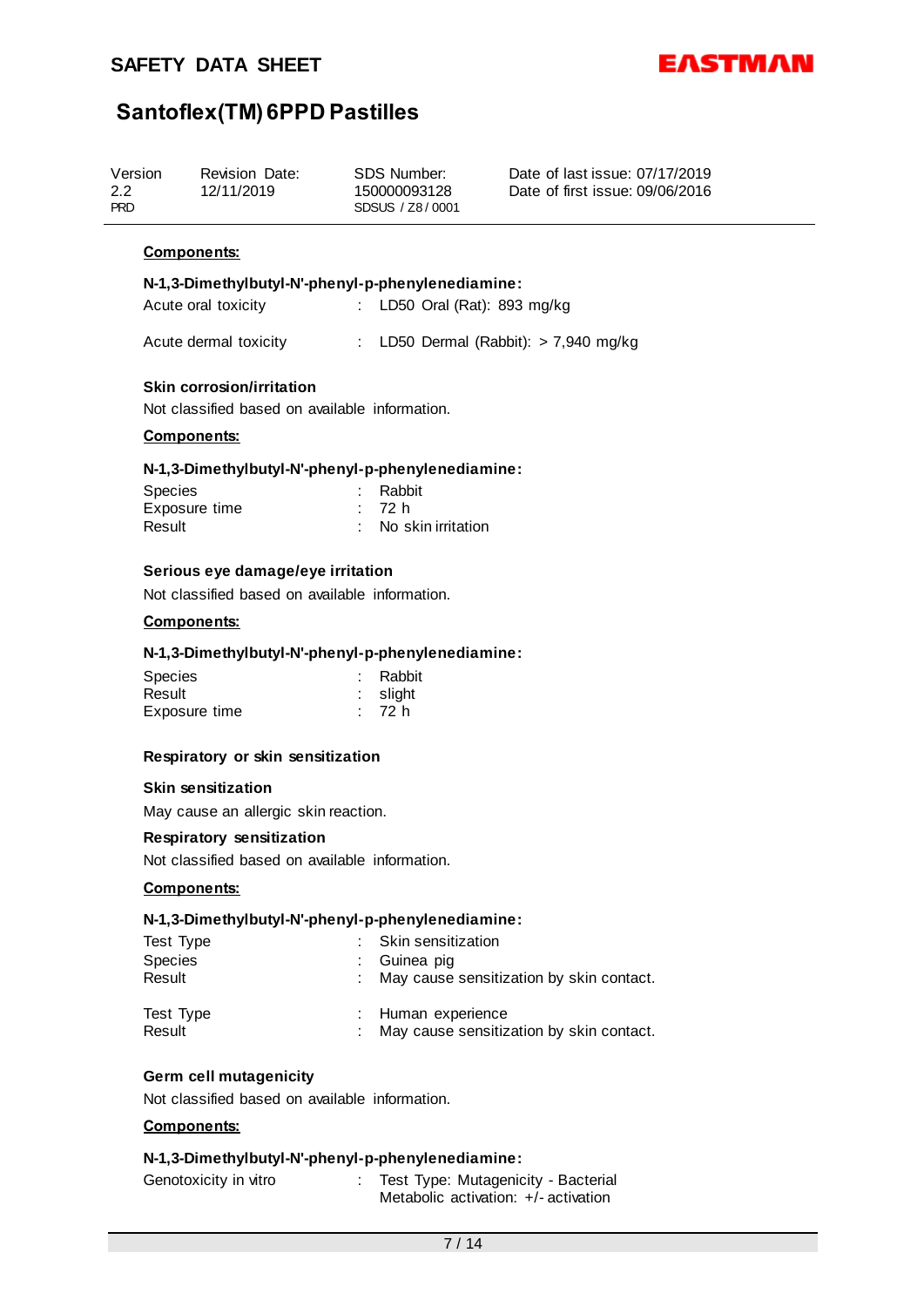

| Version<br>2.2<br><b>PRD</b> | <b>Revision Date:</b><br>12/11/2019                               |   | <b>SDS Number:</b><br>150000093128<br>SDSUS / Z8/0001               | Date of last issue: 07/17/2019<br>Date of first issue: 09/06/2016                                                                                           |
|------------------------------|-------------------------------------------------------------------|---|---------------------------------------------------------------------|-------------------------------------------------------------------------------------------------------------------------------------------------------------|
|                              |                                                                   |   | Result: negative                                                    | Method: Bacterial Reverse Mutation Assay                                                                                                                    |
|                              |                                                                   |   | Metabolic activation: +/- activation<br>Result: positive            | Method: In vitro Mammalian Chromosome Aberration Test                                                                                                       |
|                              | Genotoxicity in vivo                                              | ÷ | Test Type: various<br>Species: Rat<br>Result: negative              |                                                                                                                                                             |
|                              | Carcinogenicity<br>Not classified based on available information. |   |                                                                     |                                                                                                                                                             |
|                              | Components:                                                       |   |                                                                     |                                                                                                                                                             |
|                              | N-1,3-Dimethylbutyl-N'-phenyl-p-phenylenediamine:                 |   |                                                                     |                                                                                                                                                             |
| Species<br>Method<br>Remarks | <b>Application Route</b>                                          |   | Rat, Male and Female<br>Ingestion<br><b>OECD Test Guideline 451</b> | Based on available data, the classification criteria are not met.                                                                                           |
| <b>IARC</b>                  |                                                                   |   |                                                                     | No ingredient of this product present at levels greater than or equal to 0.1% is<br>identified as probable, possible or confirmed human carcinogen by IARC. |
| <b>OSHA</b>                  |                                                                   |   | on OSHA's list of regulated carcinogens.                            | No component of this product present at levels greater than or equal to 0.1% is                                                                             |
| <b>NTP</b>                   |                                                                   |   |                                                                     | No ingredient of this product present at levels greater than or equal to 0.1% is<br>identified as a known or anticipated carcinogen by NTP.                 |
|                              | <b>Reproductive toxicity</b>                                      |   |                                                                     |                                                                                                                                                             |
|                              | May damage fertility or the unborn child.                         |   |                                                                     |                                                                                                                                                             |
|                              | <b>Components:</b>                                                |   |                                                                     |                                                                                                                                                             |
|                              | N-1,3-Dimethylbutyl-N'-phenyl-p-phenylenediamine:                 |   |                                                                     |                                                                                                                                                             |
|                              | Effects on fertility                                              |   | Species: Rat<br>Application Route: Oral                             | General Toxicity Parent: NOAEL: 100 milligram per kilogram                                                                                                  |

General Toxicity Parent: NOAEL: 100 milligram per kilogram General Toxicity F1: NOAEL: 100 milligram per kilogram Method: OECD Test Guideline 421

### **STOT-single exposure**

Not classified based on available information.

### **Components:**

### **N-1,3-Dimethylbutyl-N'-phenyl-p-phenylenediamine:**

Assessment : Not classified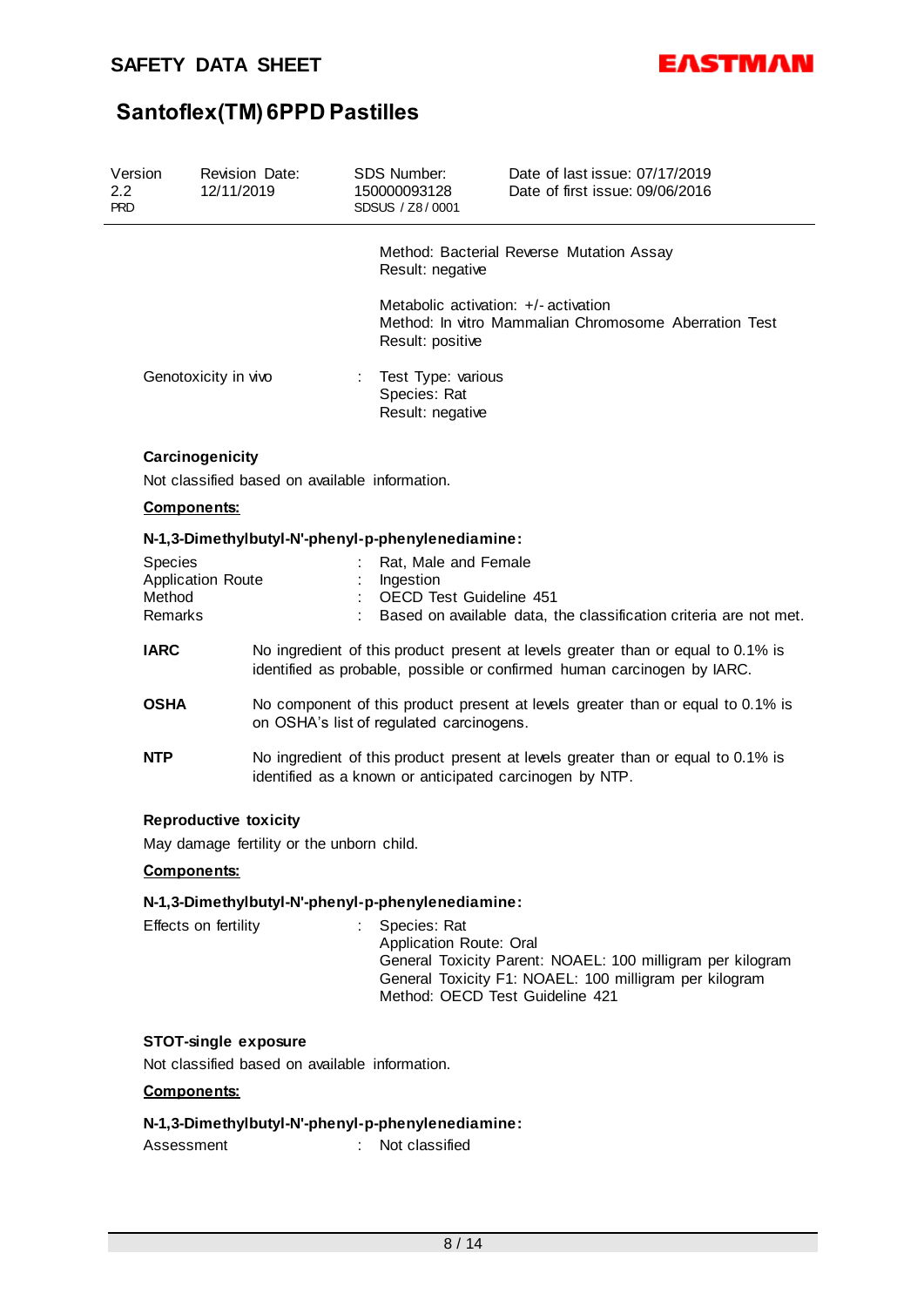

| Version<br>2.2<br><b>PRD</b> | Revision Date:<br>12/11/2019 | SDS Number:<br>150000093128<br>SDSUS / Z8/0001 | Date of last issue: 07/17/2019<br>Date of first issue: 09/06/2016 |
|------------------------------|------------------------------|------------------------------------------------|-------------------------------------------------------------------|
|                              |                              |                                                |                                                                   |

### **STOT-repeated exposure**

Not classified based on available information.

### **Components:**

### **N-1,3-Dimethylbutyl-N'-phenyl-p-phenylenediamine:** Assessment : Not classified

### **Repeated dose toxicity**

### **Components:**

### **N-1,3-Dimethylbutyl-N'-phenyl-p-phenylenediamine:**

| <b>Species</b><br><b>NOAEL</b><br><b>Application Route</b><br>Exposure time | ÷. | Rat, male and female<br>20 mg/kg<br>by gavage<br>$: 28 \text{ days}$  |
|-----------------------------------------------------------------------------|----|-----------------------------------------------------------------------|
| <b>Species</b><br><b>NOAEL</b><br><b>Application Route</b><br>Exposure time |    | Rat, male and female<br>$13.5 \text{ mg/kg}$<br>in feed<br>$: 2$ vear |

### **Aspiration toxicity**

Not classified based on available information.

### **Product:**

Not classified

### **Information on likely routes of exposure**

| <b>Product:</b> |   |                                               |
|-----------------|---|-----------------------------------------------|
| Inhalation      | ÷ | Remarks: None known.                          |
| Skin contact    | ÷ | Remarks: May cause an allergic skin reaction. |
| Eye contact     | ÷ | Remarks: None known.                          |
| Ingestion       | ÷ | Remarks: Harmful if swallowed.                |

### **SECTION 12. ECOLOGICAL INFORMATION**

**Ecotoxicity**

**Components:**

### **N-1,3-Dimethylbutyl-N'-phenyl-p-phenylenediamine:**

| Toxicity to fish                                       | : LC50 (Oryzias latipes (Japanese medaka)): 0.028 mg/l<br>Exposure time: 96 h |
|--------------------------------------------------------|-------------------------------------------------------------------------------|
| Toxicity to daphnia and other<br>aquatic invertebrates | EC50 (Daphnia magna (Water flea)): 0.13 mg/l<br>Exposure time: 48 h           |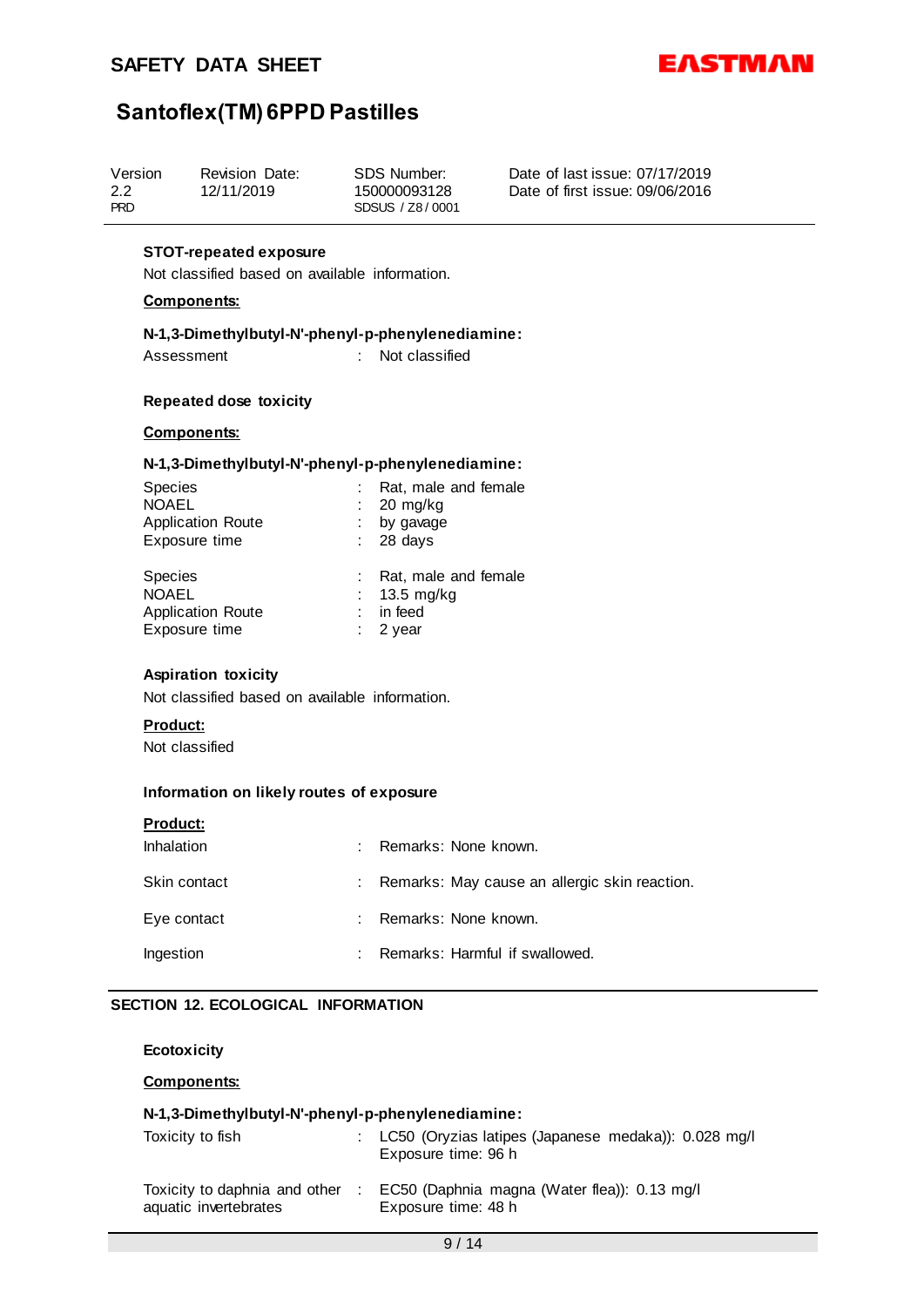

| Version<br>$2.2\,$<br><b>PRD</b> |                    | Revision Date:<br>12/11/2019                       |                             | SDS Number:<br>150000093128<br>SDSUS / Z8/0001      | Date of last issue: 07/17/2019<br>Date of first issue: 09/06/2016                                                             |
|----------------------------------|--------------------|----------------------------------------------------|-----------------------------|-----------------------------------------------------|-------------------------------------------------------------------------------------------------------------------------------|
|                                  |                    |                                                    |                             |                                                     | Remarks: Read-across from a similar material                                                                                  |
|                                  | plants             | Toxicity to algae/aquatic                          | $\mathcal{L}_{\mathcal{A}}$ | mg/l<br>Exposure time: 72 h                         | EC50 (Pseudokirchneriella subcapitata (green algae)): 0.335<br>Remarks: Read-across from a similar material                   |
|                                  |                    |                                                    |                             | NOEC: 0.23 mg/l<br>Exposure time: 72 h              | Remarks: Read-across from a similar material                                                                                  |
|                                  | icity)             | Toxicity to fish (Chronic tox-                     | A.                          | Exposure time: 30 d                                 | NOEC (Oryzias latipes (Japanese medaka)): 0.0037 mg/l                                                                         |
|                                  | ic toxicity)       | aquatic invertebrates (Chron-                      |                             | Exposure time: 21 d                                 | Toxicity to daphnia and other : NOEC (Daphnia magna (Water flea)): 0.007 mg/l<br>Remarks: Read-across from a similar material |
|                                  |                    | Persistence and degradability                      |                             |                                                     |                                                                                                                               |
|                                  | <b>Components:</b> |                                                    |                             |                                                     |                                                                                                                               |
|                                  | Biodegradability   | N-1,3-Dimethylbutyl-N'-phenyl-p-phenylenediamine:  |                             |                                                     | Method: Ready Biodegradability: Modified MITI Test (I)<br>Remarks: Not readily biodegradable.                                 |
|                                  |                    | Stability in water                                 |                             | Degradation half life: 2.9 h<br>Hydrolysis: at24 °C |                                                                                                                               |
|                                  |                    | <b>Bioaccumulative potential</b>                   |                             |                                                     |                                                                                                                               |
|                                  | <b>Components:</b> |                                                    |                             |                                                     |                                                                                                                               |
|                                  |                    | N-1,3-Dimethylbutyl-N'-phenyl-p-phenylenediamine:  |                             |                                                     |                                                                                                                               |
|                                  |                    | Bioaccumulation                                    |                             | Bioconcentration factor (BCF): 569                  | Remarks: Bioaccumulation is unlikely.                                                                                         |
|                                  | octanol/water      | Partition coefficient: n-                          | ÷.                          | log Pow: 4.68 (68 °F / 20 °C)                       |                                                                                                                               |
|                                  | Mobility in soil   |                                                    |                             |                                                     |                                                                                                                               |
|                                  | <b>Components:</b> |                                                    |                             |                                                     |                                                                                                                               |
|                                  |                    | N-1,3-Dimethylbutyl-N'-phenyl-p-phenylenediamine:  |                             |                                                     |                                                                                                                               |
|                                  |                    | Distribution among environ-<br>mental compartments |                             | $\log$ Koc: 3.45<br>Method: QSAR model              |                                                                                                                               |
|                                  |                    | Other adverse effects<br>No data available         |                             |                                                     |                                                                                                                               |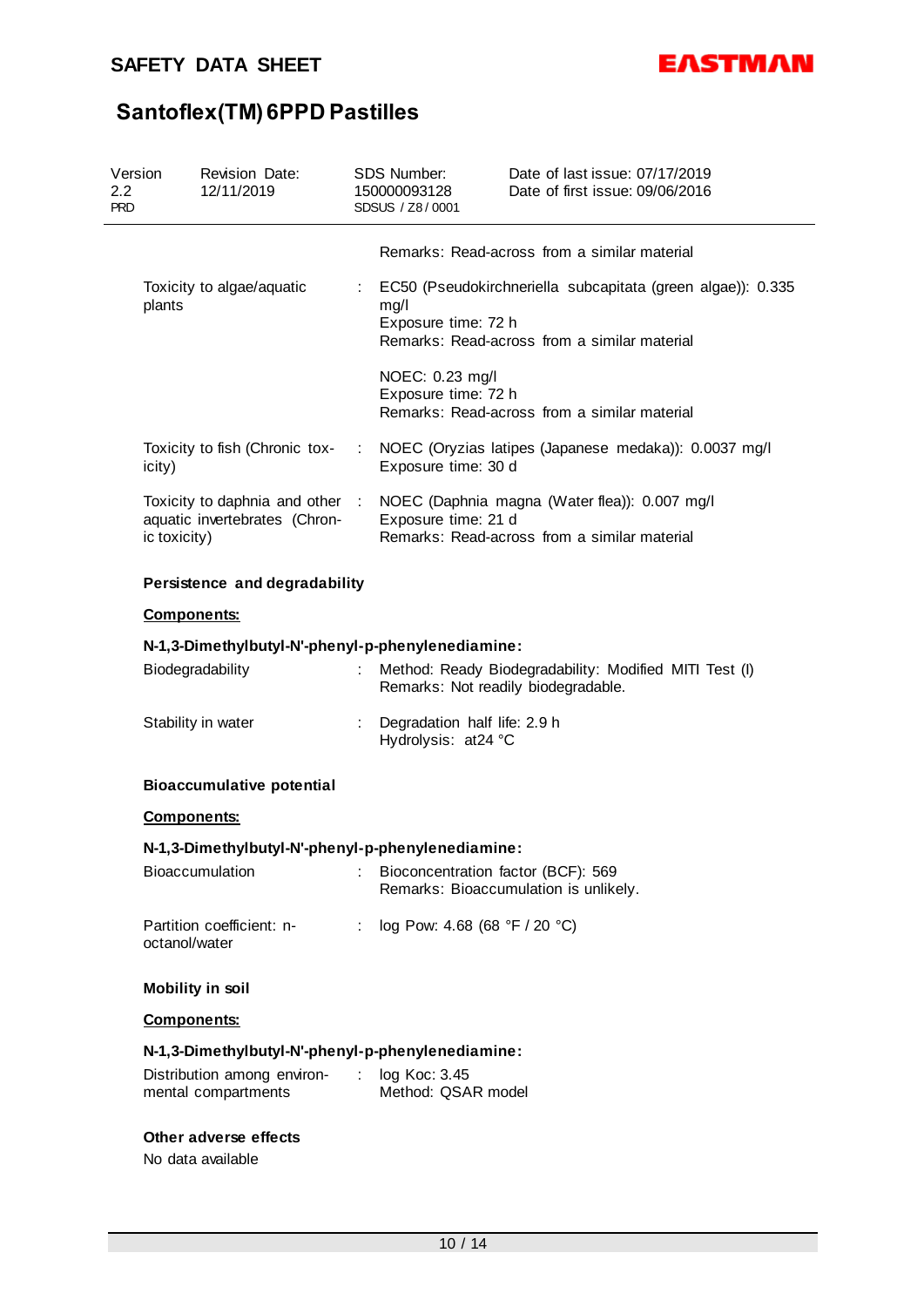

| Version<br>2.2<br><b>PRD</b> | Revision Date:<br>12/11/2019 | SDS Number:<br>150000093128<br>SDSUS / Z8/0001 | Date of last issue: 07/17/2019<br>Date of first issue: 09/06/2016 |
|------------------------------|------------------------------|------------------------------------------------|-------------------------------------------------------------------|
|                              |                              |                                                |                                                                   |

### **SECTION 13. DISPOSAL CONSIDERATIONS**

### **Disposal methods**

Waste from residues : Dispose of in accordance with local regulations.

### **SECTION 14. TRANSPORT INFORMATION**

### **International Regulations**

| <b>IATA-DGR</b>                                       |                |                                                                                                                        |
|-------------------------------------------------------|----------------|------------------------------------------------------------------------------------------------------------------------|
| UN/ID No.                                             |                | <b>UN 3077</b>                                                                                                         |
| Proper shipping name                                  |                | Environmentally hazardous substance, solid, n.o.s.<br>(N-1,3-Dimethylbutyl-N'-phenyl-p-phenylenediamine)               |
| Class                                                 | $\blacksquare$ | 9                                                                                                                      |
| Packing group                                         |                | Ш                                                                                                                      |
| Labels                                                |                | Class 9 - Miscellaneous dangerous substances and articles                                                              |
| Packing instruction (cargo<br>aircraft)               |                | 956                                                                                                                    |
| Packing instruction (passen-<br>ger aircraft)         |                | 956                                                                                                                    |
| <b>IMDG-Code</b><br>UN number<br>Proper shipping name | ÷              | UN 3077<br>ENVIRONMENTALLY HAZARDOUS SUBSTANCE, SOLID,<br>N.O.S.<br>(N-1,3-Dimethylbutyl-N'-phenyl-p-phenylenediamine) |
| Class                                                 | $\bullet$      | 9                                                                                                                      |
| Packing group                                         |                | Ш                                                                                                                      |
| Labels                                                |                | 9                                                                                                                      |
| EmS Code                                              |                | $F-A, S-F$                                                                                                             |
| Marine pollutant                                      |                | yes                                                                                                                    |

### **Transport in bulk according to Annex II of MARPOL 73/78 and the IBC Code**

Not applicable for product as supplied.

### **Domestic regulation**

| <b>49 CFR</b>        |                                                                                                                                                                    |
|----------------------|--------------------------------------------------------------------------------------------------------------------------------------------------------------------|
| UN/ID/NA number      | <b>UN 3077</b>                                                                                                                                                     |
| Proper shipping name | Environmentally hazardous substances, solid, n.o.s., Envi-<br>ronmentally hazardous substance, solid, n.o.s.<br>(N-1,3-Dimethylbutyl-N'-phenyl-p-phenylenediamine) |
| Class                | 9                                                                                                                                                                  |
| Packing group        | Ш                                                                                                                                                                  |
| Labels               | Class 9 - Miscellaneous dangerous substances and articles                                                                                                          |
| <b>ERG Code</b>      | 171                                                                                                                                                                |
| Marine pollutant     | no                                                                                                                                                                 |
| Remarks              | Shipping in package sizes of less than 5 L (liquids) or 5 KG<br>(solids) may lead to a non-regulated classification.                                               |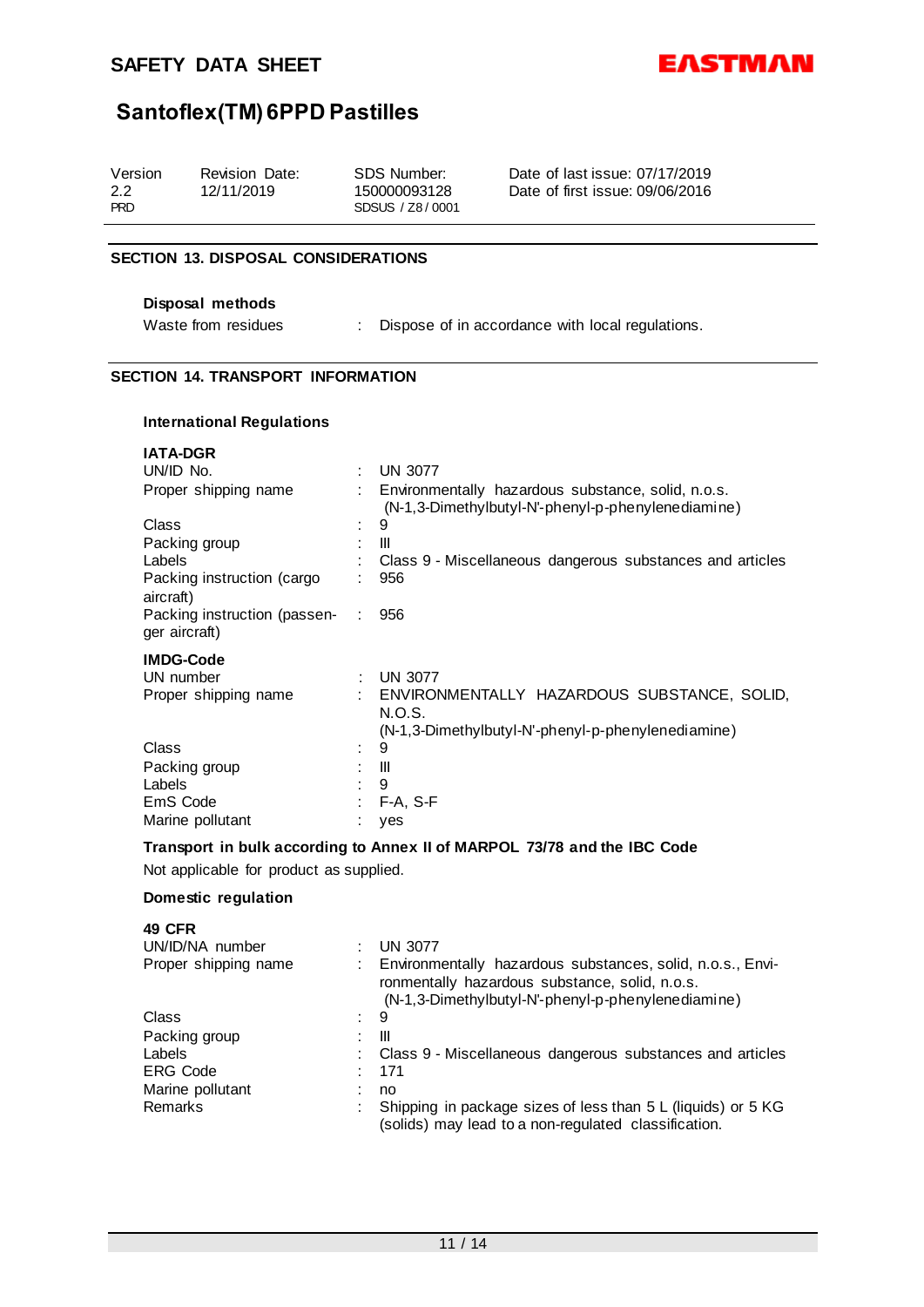

| Version    | Revision Date: | SDS Number:     | Date of last issue: 07/17/2019  |
|------------|----------------|-----------------|---------------------------------|
| 2.2        | 12/11/2019     | 150000093128    | Date of first issue: 09/06/2016 |
| <b>PRD</b> |                | SDSUS / Z8/0001 |                                 |

#### **Special precautions for user**

The transport classification(s) provided herein are for informational purposes only, and solely based upon the properties of the unpackaged material as it is described within this Safety Data Sheet. Transportation classifications may vary by mode of transportation, package sizes, and variations in regional or country regulations.

### **SECTION 15. REGULATORY INFORMATION**

### **EPCRA - Emergency Planning and Community Right-to-Know**

### **CERCLA Reportable Quantity**

This material does not contain any components with a CERCLA RQ.

#### **SARA 304 Extremely Hazardous Substances Reportable Quantity**

This material does not contain any components with a section 304 EHS RQ.

### **SARA 302 Extremely Hazardous Substances Threshold Planning Quantity**

This material does not contain any components with a section 302 EHS TPQ.

| SARA 311/312 Hazards | Respiratory or skin sensitization<br>Reproductive toxicity<br>Acute toxicity (any route of exposure)                                                                                    |
|----------------------|-----------------------------------------------------------------------------------------------------------------------------------------------------------------------------------------|
| <b>SARA 313</b>      | This material does not contain any chemical components with<br>known CAS numbers that exceed the threshold (De Minimis)<br>reporting levels established by SARA Title III, Section 313. |

#### **California Prop. 65**

This product does not contain any chemicals known to the State of California to cause cancer, birth, or any other reproductive defects.

### **The ingredients of this product are reported in the following inventories:**

| <b>DSL</b>   | All components of this product are on the Canadian DSL |
|--------------|--------------------------------------------------------|
| <b>AICS</b>  | On the inventory, or in compliance with the inventory  |
| <b>ENCS</b>  | On the inventory, or in compliance with the inventory  |
| <b>ISHL</b>  | On the inventory, or in compliance with the inventory  |
| <b>KECI</b>  | On the inventory, or in compliance with the inventory  |
| <b>PICCS</b> | On the inventory, or in compliance with the inventory  |
| <b>IECSC</b> | On the inventory, or in compliance with the inventory  |
| <b>TCSI</b>  | On the inventory, or in compliance with the inventory  |
| <b>TSCA</b>  | All substances listed as active on the TSCA inventory  |

### **TSCA list**

No substances are subject to a Significant New Use Rule.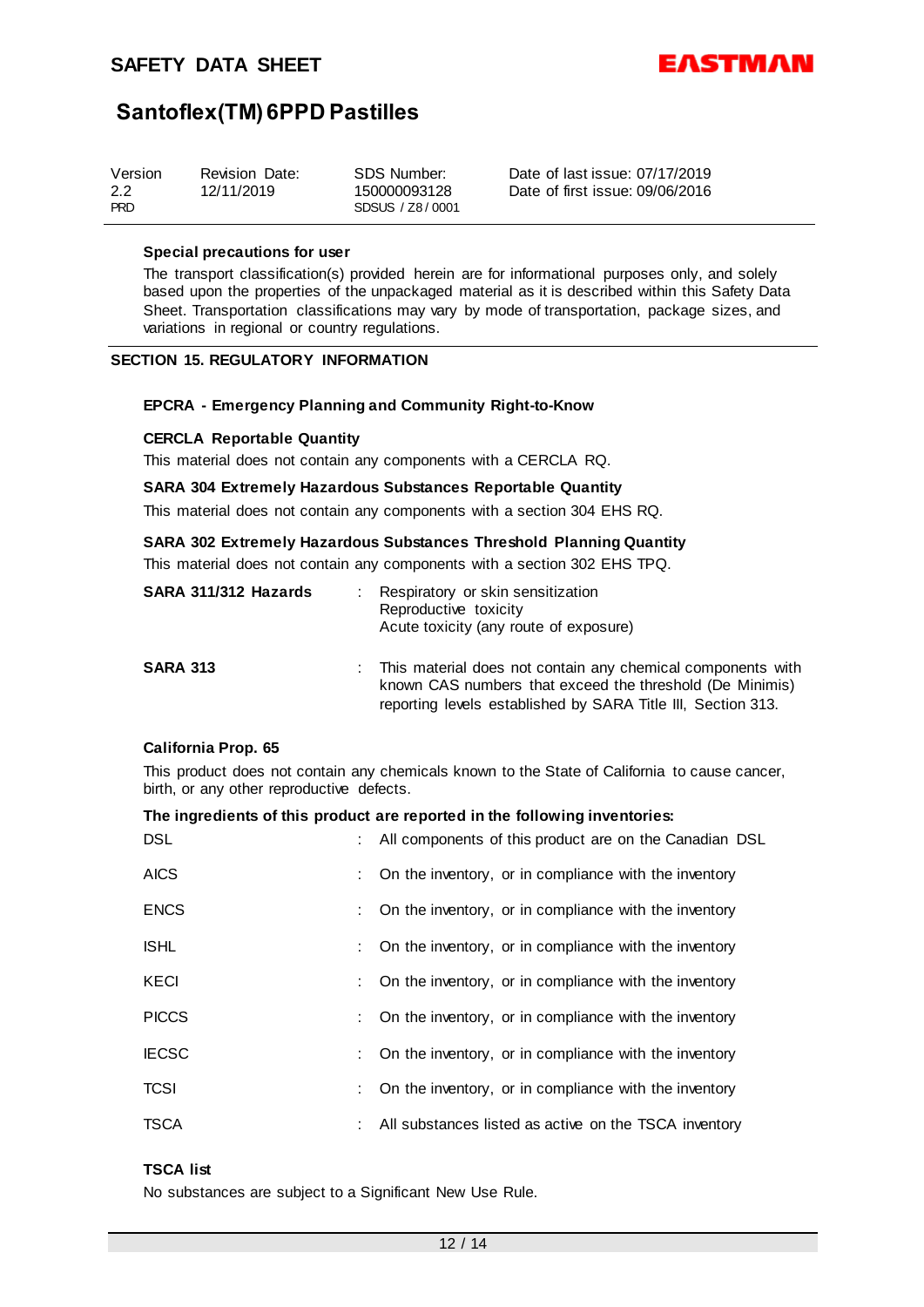

| Version<br>Revision Date:<br>SDS Number:<br>2.2<br>12/11/2019<br>150000093128<br><b>PRD</b><br>SDSUS / Z8/0001 | Date of last issue: 07/17/2019<br>Date of first issue: 09/06/2016 |
|----------------------------------------------------------------------------------------------------------------|-------------------------------------------------------------------|
|----------------------------------------------------------------------------------------------------------------|-------------------------------------------------------------------|

No substances are subject to TSCA 12(b) export notification requirements.

### **SECTION 16. OTHER INFORMATION**





HMIS® ratings are based on a 0-4 rating scale, with 0 representing minimal hazards or risks, and 4 representing significant hazards or risks. The "\*" represents a chronic hazard, while the "/" represents the absence of a chronic hazard.

### **Full text of other abbreviations**

AICS - Australian Inventory of Chemical Substances; ASTM - American Society for the Testing of Materials; bw - Body weight; CERCLA - Comprehensive Environmental Response, Compensation, and Liability Act; CMR - Carcinogen, Mutagen or Reproductive Toxicant; DIN - Standard of the German Institute for Standardisation; DOT - Department of Transportation; DSL - Domestic Substances List (Canada); ECx - Concentration associated with x% response; EHS - Extremely Hazardous Substance; ELx - Loading rate associated with x% response; EmS - Emergency Schedule; ENCS - Existing and New Chemical Substances (Japan); ErCx - Concentration associated with x% growth rate response; ERG - Emergency Response Guide; GHS - Globally Harmonized System; GLP - Good Laboratory Practice; HMIS - Hazardous Materials Identification System; IARC - International Agency for Research on Cancer; IATA - International Air Transport Association; IBC - International Code for the Construction and Equipment of Ships carrying Dangerous Chemicals in Bulk; IC50 - Half maximal inhibitory concentration; ICAO - International Civil Aviation Organization; IECSC - Inventory of Existing Chemical Substances in China; IMDG - International Maritime Dangerous Goods; IMO - International Maritime Organization; ISHL - Industrial Safety and Health Law (Japan); ISO - International Organisation for Standardization; KECI - Korea Existing Chemicals Inventory; LC50 - Lethal Concentration to 50 % of a test population; LD50 - Lethal Dose to 50% of a test population (Median Lethal Dose); MARPOL - International Convention for the Prevention of Pollution from Ships; MSHA - Mine Safety and Health Administration; n.o.s. - Not Otherwise Specified; NFPA - National Fire Protection Association; NO(A)EC - No Observed (Adverse) Effect Concentration; NO(A)EL - No Observed (Adverse) Effect Level; NOELR - No Observable Effect Loading Rate; NTP - National Toxicology Program; NZIoC - New Zealand Inventory of Chemicals; OECD - Organization for Economic Co-operation and Development; OPPTS - Office of Chemical Safety and Pollution Prevention; PBT - Persistent, Bioaccumulative and Toxic substance; PICCS - Philippines Inventory of Chemicals and Chemical Substances; (Q)SAR - (Quantitative) Structure Activity Relationship; RCRA - Resource Conservation and Recovery Act; REACH - Regulation (EC) No 1907/2006 of the European Parliament and of the Council concern-